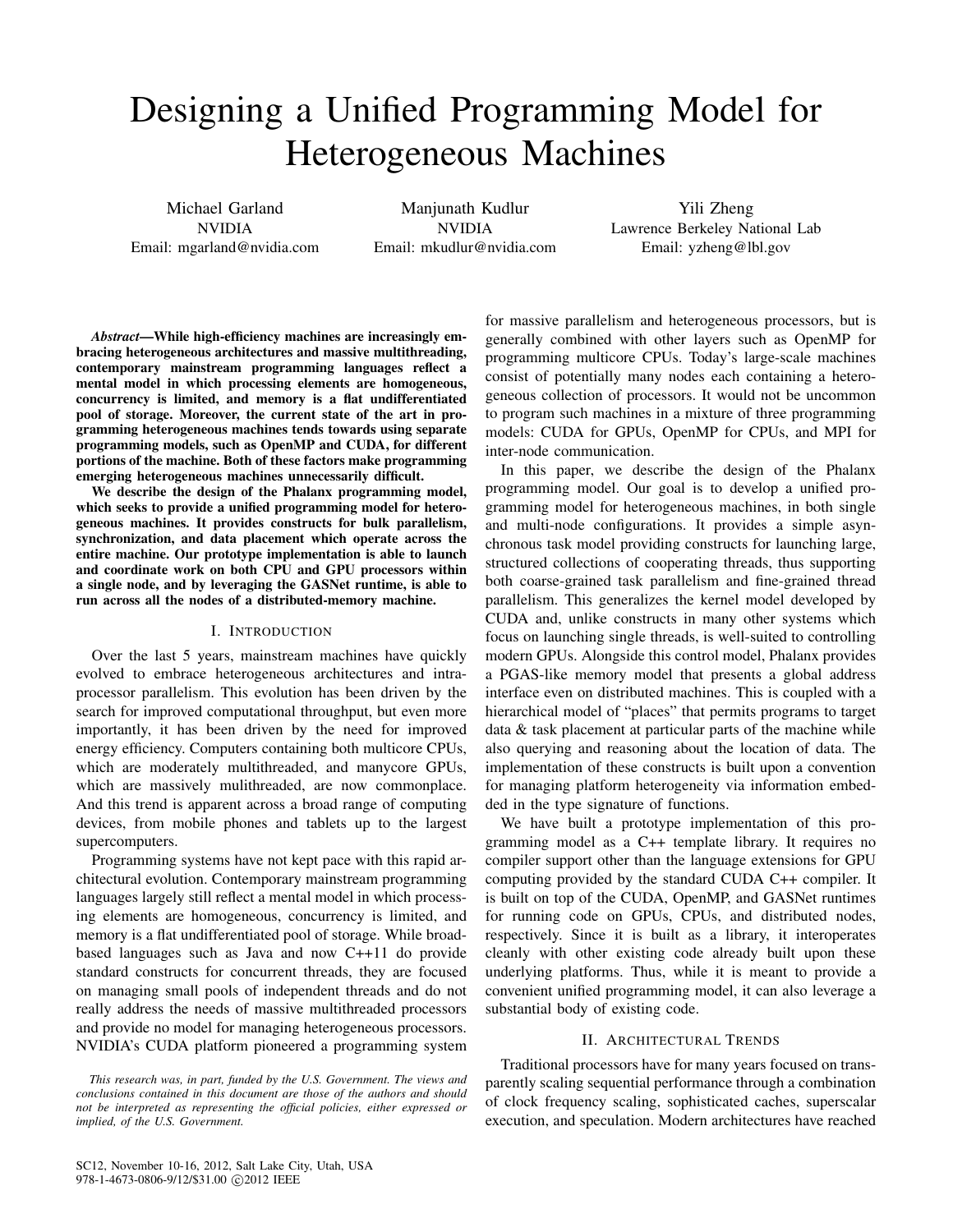the point of diminishing returns where additional exploitation of instruction-level parallelism imposes an unsustainably high energy cost and have moved to expose parallelism explicitly. Parallel processor architectures have displaced traditional sequential machines across the whole gamut of machines, from mobile phones to supercomputers.

Modern GPUs have been at the leading edge of this architectural movement towards explicit parallelism. Traditional architectures, exemplified by modern CPUs, are *latencyoriented* processors whose design is focused on making single sequential threads execute as quickly as possible. In contrast, GPUs have evolved as *throughput-oriented* processors [1] whose design is geared towards maximizing the aggregate amount of work they can complete in a given time frame.

Heterogeneous machines, which provide both latencyoriented and throughput-oriented processors, are essential for energy-efficient computing [2]. Throughput-oriented processors can deliver high performance on parallel workloads using comparatively little energy. Latency-oriented processors, on the other hand, can execute sequential code much more quickly by leveraging instruction-level parallelism aggressively, but at the cost of higher energy consumption. As any real application consists of a mix of parallel and sequential tasks, it is advantageous to provide both kinds of cores in search of energy efficiency.

The trajectory of energy efficient architecture raises three important concerns with which programmers must be equipped to cope. First, machines are becoming heterogeneous which represents a departure from the fundamentally homogeneous design of current programming systems. Second, throughputoriented processors employ massive multithreading to hide latency, which creates a level of concurrency for which most single-node programming systems are unprepared. Finally, onchip memory hierarchies are becoming deeper while off-chip memory bandwidth is becoming more precious.

# III. PHALANX PROGRAMMING MODEL

Phalanx is a programming model whose goal is to make programming machines such as those we have just described both simpler and more uniform. It is an efficiency-oriented model, providing relatively low-level constructs that allow a programmer to map an explicitly parallel program efficiently to a heterogeneous machine. Phalanx aims to provide a suitable substrate for higher level abstractions for performance portability and productivity, in the style of Thrust [3] for example, but does not address those goals itself. The Phalanx model itself is simply concerned with providing a homogeneous notation for programming heterogeneous machines with rich memory hierarchies.

We embed the Phalanx model in C++ as a library comprised of a collection of templated types and generic functions. While we believe that the key ideas of Phalanx could be realized in other languages, this choice avoids the need for any special compiler support and allows Phalanx programs to easily interoperate with a great deal of existing code.

In the sections that follow, we describe the main components of the Phalanx programming model. Section IV provides further information on how our prototype library is implemented. In reading the following description, it is important to know that all Phalanx interfaces are contained within a Phalanxspecific name space (e.g., phalanx:: place in C++ syntax). In describing the model, we will omit the phalanx:: qualifier where there is no ambiguity; this corresponds to incorporating a C++ using namespace phalanx; declaration in the program.

#### *A. Heterogeneous Machine Model*

The machines that this work targets feature both heterogeneous collections of processors and rich memory hierarchies. Using such machines efficiently often requires programmers to reason about the structure of the machine on which their programs are running. For instance, knowing the details about proximity of a memory in which data lives and the processors on which tasks are running allows the programmer to place computation close to the data.

Phalanx exposes the structure of the machine to the programmer through objects of type phalanx::place. A place is a hierarchical data structure that organizes the processors and memories within the machine into a tree. Individual processors are placed at the leaves of this tree. Internal nodes represent logical groups of processors. Physical memory structures co-located with one or more processors are attached to the nodes representing those processors. This hierarchical structure provides a simple means of reasoning about locality. A single processor leaf sees a chain of memories above it along the path to the root. Each successive level represents a memory that is progressively "further away", as measured by a system-defined metric such as latency or access energy.

The place describing the entire machine is assembled by the Phalanx runtime during initialization and is provided to the program. Subsequent calls to Phalanx interfaces for creating tasks and allocating memory require place-valued arguments indicating where the new task/data is to be located. The hierarchical nature of places permits the program to be more or less specific about the placement of tasks and data, at the discretion of the programmer. Launching a task on a place naming the entire machine leaves the precise placement of the new task at the discretion of the runtime, whereas specifying a place containing a single processor mandates that it must be placed there. Thus, the expert programmer can specify the precise placement of tasks and data for best performance while others are free to leave these decisions in the hands of the system.

Phalanx provides a set of interfaces to initialize, query, traverse, and filter place trees. We summarize three salient functions here, but this is not meant to be a complete description of the interface. Figure 1 shows a simple corresponding example. The physical machine consists of a dual socket, 4 core x86 system coupled with 2 GPUs. The GPUs themselves consist of 7 and 14 streaming multiprocessors (SMs). Each of the main CPUs and the two GPUs have an associated memory.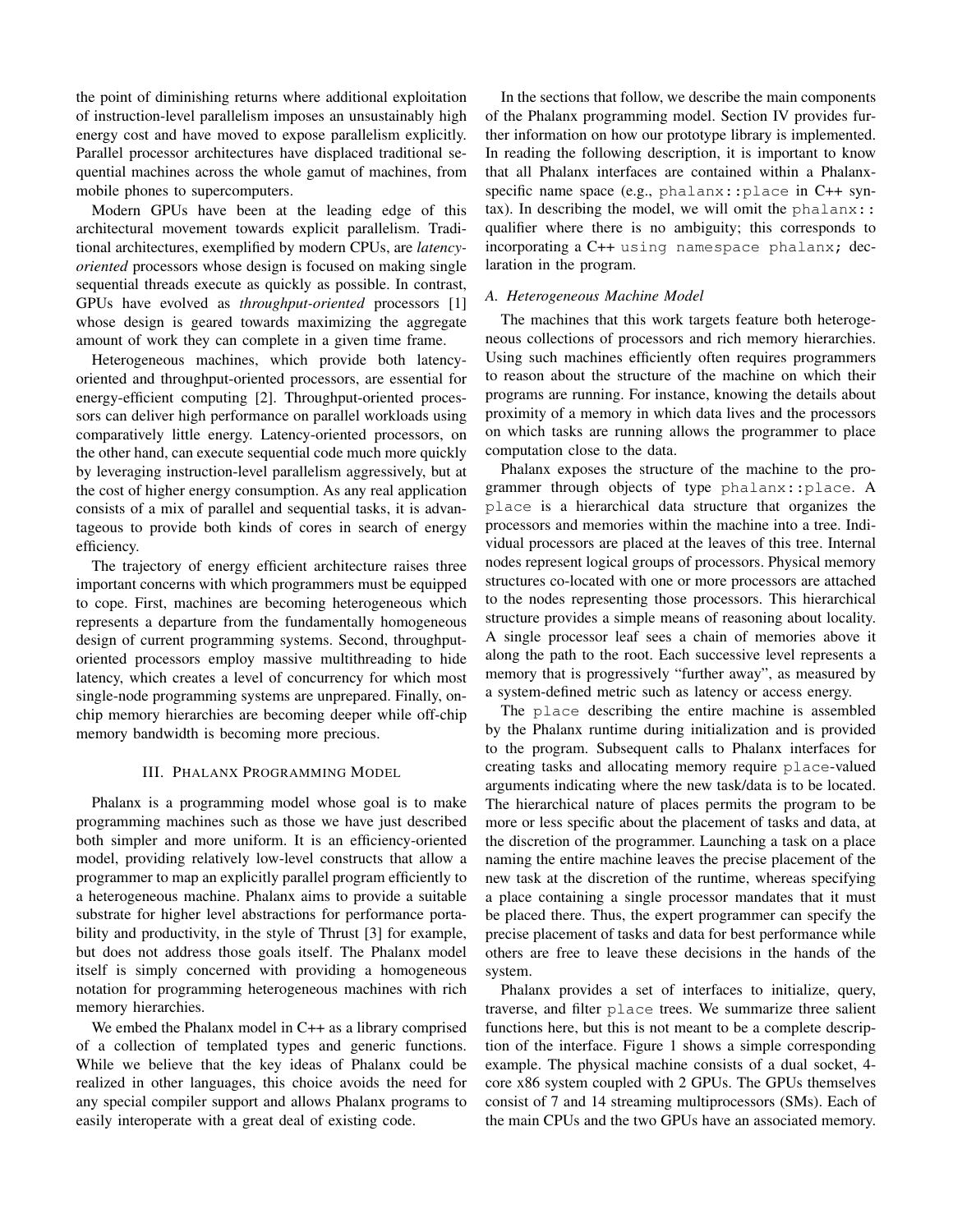

Fig. 1: An example machine (a) containing two 4-core CPUs and two GPUs with 7 and 14 SMs, respectively. It is represented in Phalanx as a place (b) and can be subsequently filtered in different ways  $(c-d)$ .

A NUMA-aware runtime might choose to present the CPU's storage as one memory per NUMA domain rather than the single memory shown here.

When a Phalanx program is initialized, it obtains an object representing the root of the hierarchical machine.

```
int main(int argc, char **argv)
{
   main_task self = initialize(argc, argv);
   place M = get_global_machine(self);
    ...
}
```
The program is then able to sub-select various pieces of this tree according to different criteria. It may, for instance, construct a tree containing only nodes of a given category:

```
place rams = slice_by_type<memory>(M);
```
where the category is one of memory or processor. It may also construct a tree containing only processors implementing a specific ISA:

```
place gpus = slice_by_isa<sm>(M);
```
where the ISAs used in our examples are x86 (for the CPU) or sm (for the GPU).

# *B. Task Model*

As in many parallel programming systems, Phalanx programs are expected to create and execute a potentially large number of asynchronous tasks. However, unlike other models with the exception of those influenced by CUDA, an individual Phalanx task can be composed of *many* threads. The collection of threads forming a task can also be structured hierarchically.

The hierarchical structure of a Phalanx task is described by values of type phalanx:: domain<Policy, SubDom>. The Policy argument in this templated type specifies the scheduling policy used at this level, of which there are currently two options:

- streaming\_group: A group consisting of independent sub-groups, which may be executed in any order, in parallel or sequentially.
- parallel group: Subgroups are permitted to synchronize and must be scheduled so that unblocked subgroups can make progress.

The SubDom type defines the organization of the subgroups of this domain.

The base domain type is phalanx::thread<P>, which signifies a single thread compiled to run on processors of type P (e.g., x86 or sm). We can then, for instance, describe a domain of completely independent GPU threads:

domain<streaming\_group<thread<sm>>>

or a set of parallel thread blocks in the style of CUDA's kernel model:

```
domain<streaming_group,
       domain<parallel_group, thread<sm>>>
```
Note that domains defined in this manner are homogeneous: every level of the task hierarchy is uniform in structure. Since domains are normal C++ types, the program can use normal C++ typedef declarations to create more convenient names for common domain organizations.

Phalanx adopts a convention whereby functions that are task entry points always take a domain-valued object as their first parameter. Thus, both the structure of the task hierarchy and the target processor platform are directly encoded in the type signature of the function. By convention, we refer to these values as self, since they always name the executing task. For hierarchical tasks, these objects represent the root of the task structure and they export a set of interfaces for traversing and partitioning the threads of the task. The purpose of task objects is twofold. First, the hierarchical structure of tasks provides the mechanism for expressing the scope for shared resources, primarily shared storage and synchronizers. Second, it provides a handle for explicitly naming the set of threads participating in a collective operation.

Phalanx executes tasks in a SPMD fashion. Every thread in a task begins executing at the same entry point and receives the same parameters. The domain object passed as the first parameter provides a collection of methods with which threads can determine their position in the task and cooperate with each other. This interface includes the methods:

- size() and index() to compute the number of subgroups and the calling thread's position, respectively;
- subdomain() returns the subgroup containing the calling thread;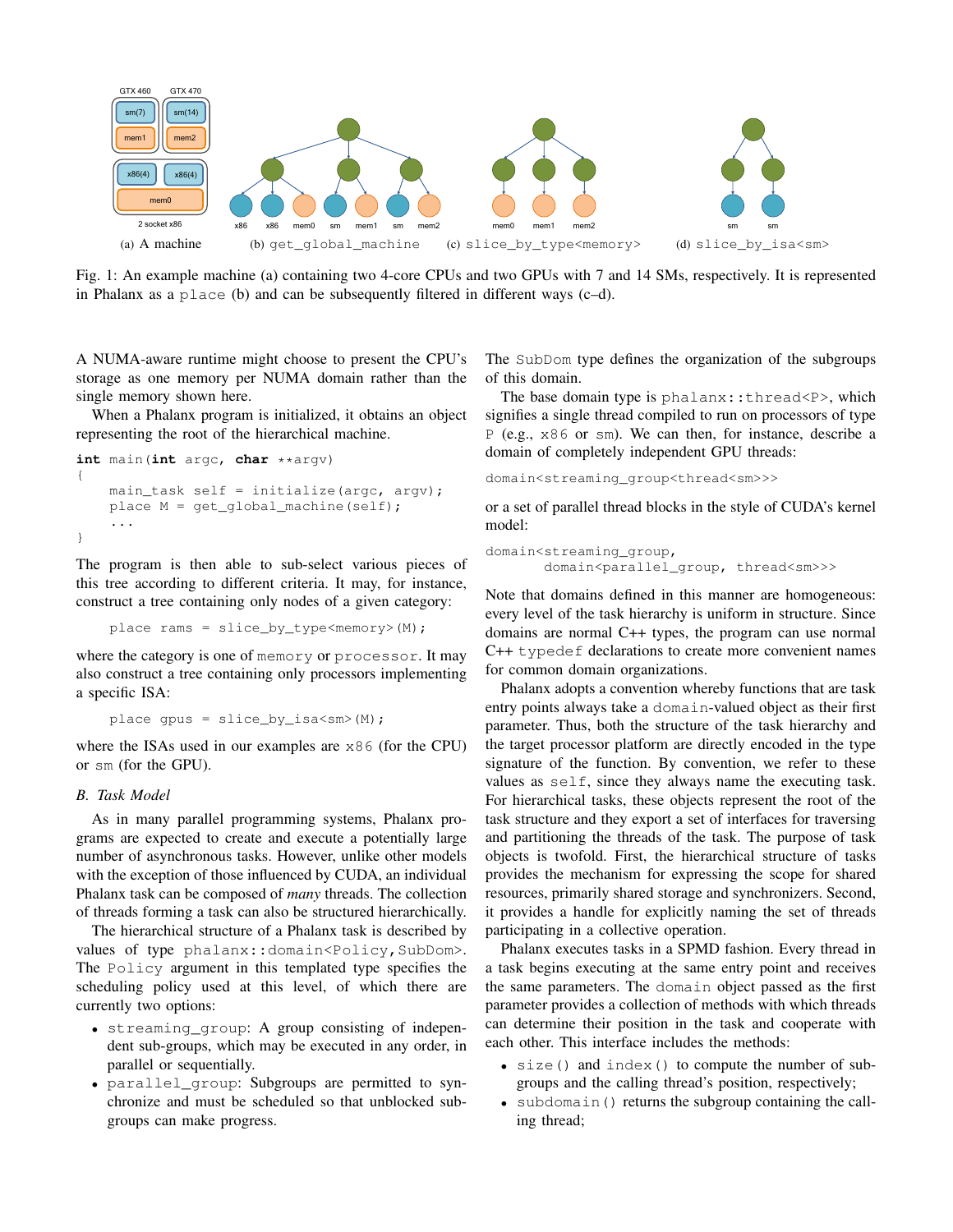- scratchpad() to obtain a pointer to shared scratchpad memory; and
- barrier() to synchronize all threads belonging to the group.

Only domains of type parallel\_group provide scratchpad and barrier methods since only they permit communication amongst their constituent threads.

Tasks are created by the phalanx::async construct, which has the following form:

```
event e = async(who, machine, shape)
               (task_entry, ...);
```
This launches a task whose entry point is a function named task\_entry. The shape parameter is an object of type domain, which specifies both the structure of the task, and the resources required at different level of the task hierarchy. Scratchpad memory that will be shared by a group of threads is an example of a resource that can be requested as a part of the shape parameter. Phalanx provide utility functions streaming() and parallel() to simplify the construction of the shape parameter. For instance, the following code constructs N streaming groups of threads, each containing M threads each. Further, each thread group will share a scratchpad memory of P bytes.

```
streaming(N, scratchpad(P),
          parallel(M, thread<>()))
```
The shape along with any values passed in place of the ellipsis  $( \ldots )$  will become its parameters. The parameter who is a domain naming the thread(s) performing the task launch, and is used to distinguish between tasks launched by a single thread and collective launches by a set of threads. The machine parameter is a place indicating where the task is to be mapped. For aggregate places, the threads of the task may be distributed at the discretion of the runtime. The domain parameter specifies the shape of the parallel task to be launched. An event object is returned by async, and this serves as a handle to the parallel task that has been launched. The handle can be passed to the phalanx::wait function that blocks until the corresponding task completes or as a precondition to other async-like functions. For example, the async\_after interface:

```
event f = async_after(who, e, m, s)
                      (task_entry, ...);
```
makes the launch of the new task conditional on the completion of the event e. Declaring dependencies explicitly in this fashion, rather than waiting directly on an even in the calling thread, is essential for scalability. It allows the runtime to decouple waiting for task completion from the sequential execution of the calling thread and implement waiting efficiently. Our CUDA backend, for instance, takes advantage of this information to avoid involving the host CPU in waiting for a chain of dependent GPU tasks to complete.

## *C. Memory Model*

Phalanx provides a PGAS-like memory model to the program. Memory locations are represented by a phalanx::ptr template whose definition is along these lines:

```
template<typename T,
         typename MemorySpace>
struct ptr {
    T& get();
    void put(const T&);
    place place();
};
```
The type  $T$  is the type of the data stored in the storage location named by the pointer. Pointers are categorized into separate memory spaces by the MemorySpace parameter. Only pointers within the same memory space may be compared or subtracted to compute offets. Pointers in different memory spaces may provide different, incompatible, implementations of the put and get interfaces. Associating memory spaces with pointers allows Phalanx to handle machines with semantically distinct address spaces. Encoding the memory space in the type of the pointer allows for efficient access to the different memory types. Typical memory spaces would include global\_memory, representing global addresses spanning multiple nodes, local\_memory representing the system memory within a single node, and device memory representing the GPU address space within the local node.

The ptr class also provides a place () interface function for querying the location of the storage. This returns to the caller a value of type phalanx::place naming the location of the memory in the machine. This permits programs to allocate additional storage near this data, launch tasks near this data, or determine whether the memory is near the processor running the current task, among others. Program logic of this sort can thereby use information about the location of data to manage both task and data locality. The Phalanx memory model has been designed at this low-level so that it can interoperate easily with the host language. Phalanx pointers, with the exception of the place interface, behave exactly like normal pointers. The put and get methods are generic interfaces to dereference the pointer. Specializations of phalanx::ptr for specific memory spaces can provide implementations that can be mapped to single instructions. Thus for example, these pointers can, where appropriate, support dereferencing via the standard  $\star$ ptr syntax.

Memory management in Phalanx is performed through fairly standard interface routines shown here :

```
template<typename Domain,
         typename T,
         typename MemorySpace>
ptr<T, MemorySpace>
allocate(const Domain& who,
         place M, size_t count);
template<typename Domain,
         typename T,
         typename MemorySpace>
void deallocate(const Domain& who,
                ptr<T, MemorySpace>& Pointer);
```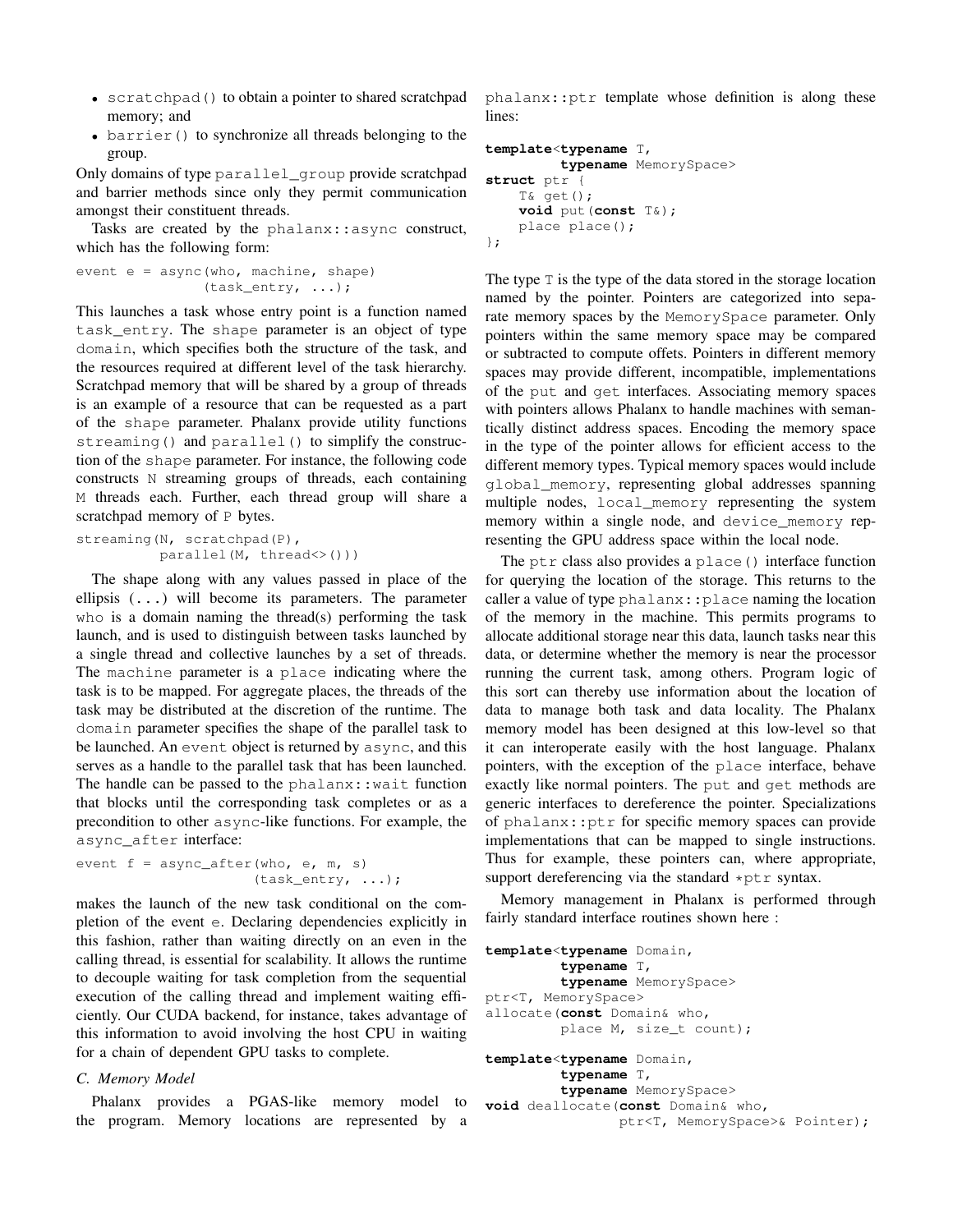The who parameter informs the runtime about collective allocations performed by a group of thread(s) versus allocations performed by a single thread. The routines also takes the *name* of the location where memory allocation/deallocation is requested. The location can be a specific memory place, or a slice of the machine tree, in which case the runtime allocates storage in one or more of the memories present in the tree. Phalanx presents an asynchronous interface for data movement between memories. The phalanx::copy is the primary data movement interface:

```
template<typename Domain,
         typename T,
         typename MemorySpace1,
         typename MemorySpace2>
event copy(const Domain& who,
           ptr<T, MemorySpace1>& Pointer1,
           ptr<T, MemorySpace2>& Pointer2,
           size_t count);
```
copy returns a phalanx::event object, which can be passed to async\_after or wait functions. With this functionality, programmers can build complex software pipelines which overlap data movement and computation.

# IV. PROTOTYPE IMPLEMENTATION

The programming model we have just described is designed to be realized as a C++ template library. Moreover, it is designed so that the mapping to underlying parallel runtimes is both simple and efficient. We have chosen to build a prototype implementation using CUDA, OpenMP, and GASNet for programming the GPU, CPU, and distributed memory portions of the machine, respectively. The programming model defines its interface in terms of a set of generic functions and templated types. A backend supporting a specific platform, say CUDA, is simply a set of appropriate instantiations of these generic interfaces.

# *A. CUDA Backend*

The CUDA backend provides instantiations restricted in such a way that the interface can be directly mapped to the primitives provided by CUDA. For instance, the index() and size() methods of thread<sm> and domain<parallel\_group, thread<sm>> will expand directly to CUDA primitives as shown in Figure 2.

Launching a function using async automatically dispatches to the CUDA backend if the task entry point's first parameter (the task type) is one of the above types. The implementation of async in the CUDA backend simply maps thread blocks and grids of blocks to the first available GPU on the machine tree that is passed as the target place. Similarly, multi-grid CTAs are mapped to two or more available GPUs on the machine tree.

Events returned by async are implemented using the CUDA stream and event infrastructure. For each call to async, the backend will:

- 1) Create a new CUDA stream s.
- 2) Launch the specified kernel in stream s.
- 3) Record a CUDA event  $e$  in stream  $s$ .
- 4) Destroy stream  $s$  and return  $e$  in a phalanx: : event.

This mode of stream use, namely creating and destroying a stream on each kernel launch, deviates from the normal CUDA idiom. However, this usage mode is supported by the CUDA runtime and allows each kernel launch to potentially run asynchronously from the others. The implementation of async\_after is similar, but inserts a CUDA event wait prior to the kernel launch. The CUDA runtime will defer the launched kernel until the provided event has occurred, and the burden of waiting will be placed on the target GPU rather than the host CPU.

# *B. OpenMP Backend*

We chose OpenMP to provide the underlying runtime for execution on multicore CPUs. Our choice is largely driven by pragmatic concerns. OpenMP enjoys wide support in both commercial and free compilers, and by building on OpenMP we allow Phalanx programs to interoperate with the existing base of OpenMP code.

The OpenMP backend uses compile-time template expansion to map a Phalanx async call onto a potentially nested sequence of omp parallel and omp parallel for blocks. A Phalanx parallel\_group is mapped to the former while a streaming group is mapped to the latter. The thread<x86> type implements the leaf level of the thread hierarchy corresponding to a single OpenMP thread.

Calling Phalanx async with a domain whose leaf level threads are of type thread<x86> automatically dispatches to the OpenMP backend. The OpenMP launcher maps the entire thread hierarchy on the first multicore processor found in the tree of places passed to the async function. In order to manage nesting correctly, the backend's task launcher stores the thread array size and indices for each of the threads explicitly in the domain data structure and size() and index() functions simply return these values. The barrier() interface uses omp barrier to synchronize threads that are grouped by the parallel\_group scheduling policy.

In our current prototype implementation, we have chosen not to use the task constructs introduced in OpenMP 3.0 so that our implementation can be compiled with Microsoft's Visual C++ compiler. While this significantly improves the portability of Phalanx programs, it has the unfortunate consequence that every Phalanx task is actually synchronous since there is an implicit barrier at the end of OpenMP's parallel sections. This limitation could be eliminated by using a different runtime, such as Intel's Thread Building Blocks (TBB), although we would subsequently lose the ability to interoperate cleanly with existing OpenMP-based code.

#### *C. GASNet Backend*

The Phalanx backend for distributed-memory systems is built on top of GASNet, a widely used global address space runtime library [4]. GASNet supports communication primitives including active messages, one-sided communication and collective operations on diverse computer architectures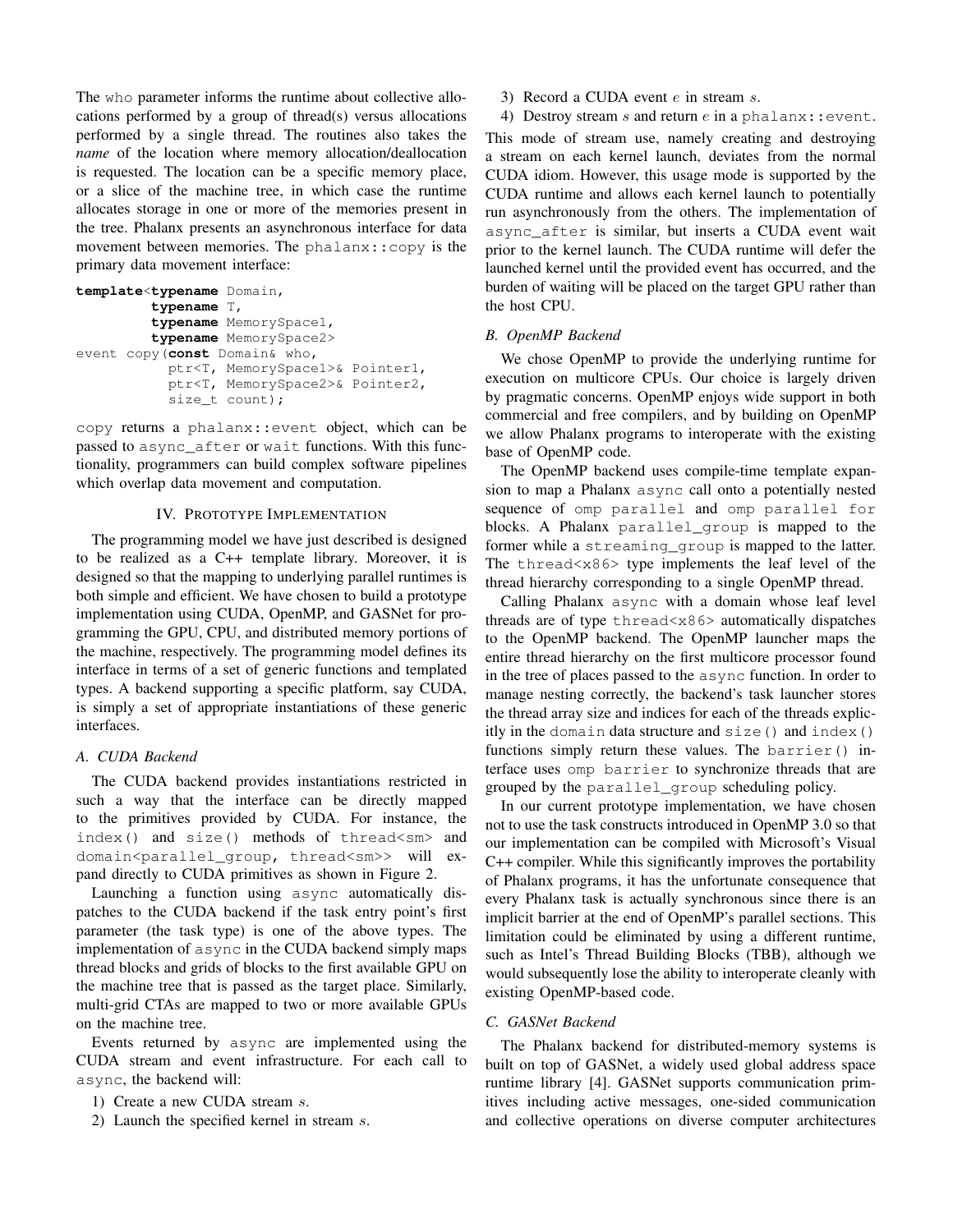```
template<>
struct thread<sm> {
   __device__
  unsigned index() const {
    return threadIdx.x;
  }
    __device__
  unsigned size() const {
    return 0;
  }
};
          (a) Thread
                                  template<>
                                  struct domain<parallel_group,
                                                 thread<sm> > {
                                      __device__
                                    unsigned index() const {
                                      return blockIdx.x;
                                    }
                                      __device__
                                    unsigned size() const {
                                      return blockDim.x;
                                    }
                                      __device__
                                    void barrier() const {
                                       __syncthreads();
                                    }
                                  };
                                            (b) Thread array
                                                                        // Grid of CTAs
                                                                        template<>
                                                                        struct domain<streaming_group,
                                                                               domain<parallel_group,
                                                                                       thread<sm> > >;
                                                                        // Multiple grids for multi-GPU
                                                                        template<>
                                                                        struct domain<streaming_group,
                                                                               domain<streaming_group,
                                                                               domain<parallel_group,
                                                                                       thread<sm> > > >;
                                                                                (c) Grids of thread arrays
```
Fig. 2: Examples of how Phalanx domains are mapped down to CUDA primitives.

and interconnects. Our implementation of constructs such as phalanx::async and phalanx::allocate is based on active messages, which essentially provide a mechanism to execute functions in a separate address space equivalent to remote procedural calls (RPCs).

The GASNet backend is designed to work with the CUDA and OpenMP backends hierarchically; it provides inter-node runtime services while the CUDA and OpenMP backends provide the intra-node runtime. A Phalanx application can use all three backends together to express hierarchical parallelism across the entire machine. For example, a Phalanx application may first spawn a coarse-grained task on a remote node, which then spawns fine-grained local CPU tasks with the OpenMP backend and GPU tasks with the CUDA backend.

Each OS process is mapped to a Phalanx place in the machine model, and each place is assigned a unique integer rank from 0 to  $p-1$ , where p is the number of processes. A parallel group is implemented with a team object in GASNet, which is similar to a MPI\_Communicator that supports collective communication such as barriers. Because threads in a streaming\_group are independent by definition, they can be simply scheduled to available processors in a round-robin fashion or in a random order without special treatment.

Launching tasks on remote nodes is implemented by GAS-Net active messages. Each active message has a header containing the function pointer of a user space handler to be executed upon message arrival and the arguments to the handler function. As in other backends, we use C++ templates to match function prototypes for phalanx::async and generate stub functions for data marshaling. We first pack all arguments into an active message and then send the active message request through the network. After the remote node receives the active message, it unpacks the packet to retrieve the task information. Because there are restrictions on what functions can be executed inside active message handlers to prevent deadlocks, the receiver inserts the task into a queue for later execution rather than executing it immediately. All local and remote tasks are managed by a unified *async task queue*. Each process regularly polls the task queue to execute pending tasks. In addition, our runtime supports dynamic task dependencies between tasks. A task is fired only if all of its prerequisite tasks are completed.

A global address space is convenient for data sharing and communication but is challenging to implement on distributedmemory systems. Unlike software distributed memory systems (DSMs) such as TreadMarks [5], which use the OS virtual memory paging mechanism to provide a shared address space abstraction, we take a partitioned global address space (PGAS) approach and encode the data location in global address space pointers and name symbols.

A global address pointer encapsulates within its phalanx::ptr structure both a local virtual memory address and the process ID where the local pointer is valid. When accessing data through a global address pointer, the overloaded dereference operator calls an underlying GASNet function to fetch the data to a local buffer and then returns the data in the local buffer. When allocating memory in the global address space, the runtime first checks if the place for the requested memory is local. If it is local, the runtime allocates memory using regular memory management mechanism such as malloc and new. If the requested memory is for GPU, the runtime uses cudaMalloc to allocate the memory. If the requested memory is on a remote node, the runtime uses an active message to allocate memory, and the remote node replies to the initiating node with the resulting memory pointer.

Reading and writing data in the global address space are provided through one-sided communication functions phalanx::put and phalanx::get, respectively. These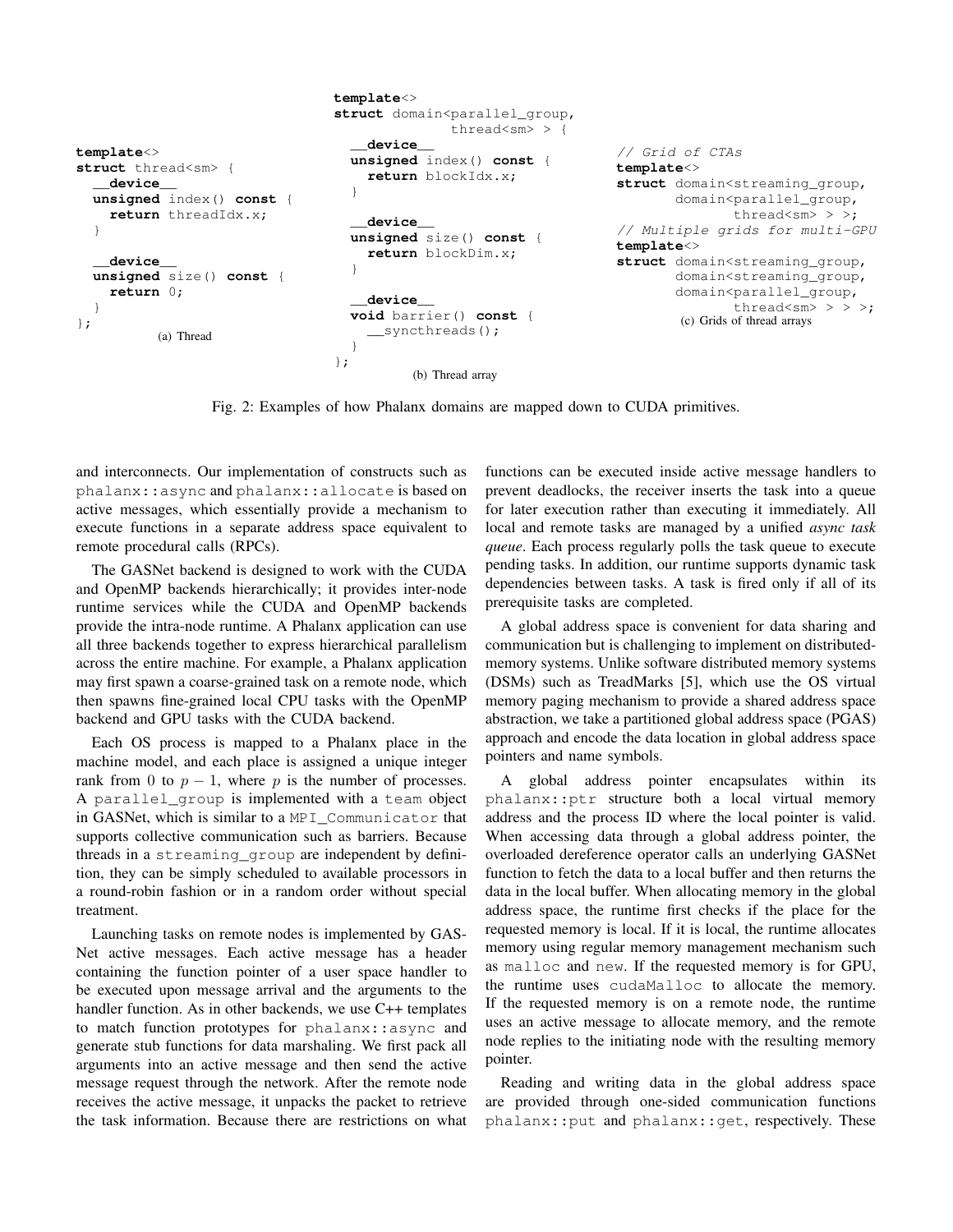operations are mapped directly onto GASNet one-sided communication functions. In addition, we support non-blocking data communication, which allows the data transfer functions to return an event without waiting for the operation to complete. The caller may then perform other work, checking for the completion of the communication through the previously returned event.

The global address space in Phalanx covers both CPU memory and GPU memory in a cluster. We extended GASNet to support moving data between two GPUs. Due to limitations of current systems, memory transfer operations can only be initiated from CPUs in the current prototype; however, NVIDIA's GPUDirect support for direct RDMA from GPU memory may help make this limitation unnecessary in the future. We uses active messages for moving data when the source or the destination is on a GPU. To improve the performance for long messages, the GASNet GPU extension automatically pipelines the communication by overlapping network communication and CPU-to-GPU communication.

# V. EVALUATION

In order to evaluate the utility of the Phalanx programming model and our prototype instantiation, we have implemented a collection of common programs in our model for both single-node and multi-node machines. We focus on relatively simple computations with well known parallelizations. Our goal is to assess whether our programming model permits straightforward implementations that are reasonably efficient and scalable. We have not attempt to produce highly optimized implementations. While such implementations can be written in Phalanx, the effort spent on writing them is largely a reflection of the complexity of implementing a specific algorithm on a specific architecture rather than on the complexity of using the programming model.

# *A. Single Node*

Figure 3 contains a simple, but complete, example of a Phalanx program for performing a basic SAXPY-style parallel computation. Note that in the current prototype, the saxpy function template must be manually expanded and annotated with the qlobal declaration modifier to make this program compile with the nvcc compiler for the CUDA backend. Phalanx programs begin execution in a single thread, and should always first initialize the runtime and obtain the handle for the initial thread (line 13). Using this handle, the startup thread can also obtain a place instance describing the machine allocated to the program by the runtime (line 17). These main task and machine objects are then provided to subsequent Phalanx interfaces. Lines  $20-21$  allocate the x and  $y$  arrays, which are then initialized with  $std$ :: $fill.$ 

After initial setup is complete, the code in line 26 launches a task on an x86 CPU in the current machine. By providing the entire machine M as the target for the launch, the program indicates that the runtime is free to chose *any* x86 core in the machine. If desired, the program can provide a more specific target that would constrain the placement of the task.

```
1 template <typename Platform>
    void saxpy (domain<streaming_group<>,
 3 thread<Platform> > group,
 4 float a, int n,
 5 ptr<float> x, ptr<float> y)
 \begin{matrix} 6 & 6 \\ 7 & 6 \end{matrix}int i = \text{group}.subdomain() .index();
 8 if (i < n) y[i] = a * x[i] + y[i];<br>9 }
    9 }
11 int main (int argc , char** argv)
13 // Obtain handle for thread running main()<br>14 main task self = initialize (argo, argy):
      main<sub>task</sub> self = initialize(argc, argv);
15 //
16 // Get object describing hierarchical machine
17 place M = global_machine (self);
      // Allocate and initialize memory
20 ptr<float> x = allocate<float>(self , M, n);
21 ptr<float> y = \text{alloc}cfloat>(self , M, n);<br>22 std:fill(x, x+n, 1 0);
      stat:fill(x, x+n, 1.0);
23 std::fill(y, y+n, 10.0);
      // Launch on an X86 - type processor
26 event e1 = async(self, M, n)<br>27 (saxpy<x86>.
                        (saxpy<x86>, 2.0f, n, x, y);
28 wait (self , e1);
29<br>30
      // Launch on an SM - type processor
31 event e2 = async(self, M, n)32 (saxpy<sm>, 2.0f, n, x, y);
33 wait(self, e2);
      // Deallocate memory and end the program
36 deallocate(self, x);<br>37 deallocate(self, v);
      deallocate(self, y);
38 return 0;
```
10

12 {

 $\frac{18}{19}$ 

 $\frac{24}{25}$ 

 $34$ <br>35

39 }

Fig. 3: A simple example of a Phalanx program for computing  $y \leftarrow ax + y$  on two *n*-vectors x and y.

After waiting on the completion of this task (line 28), the program then launches a task on a GPU. Note that the async calls are identical except for the instantiation of the saxpy function template. In the prototype, sm typed functions and x86 typed functions are dispatched to the CUDA backend and OpenMP backend respectively. The saxpy function itself is also identical for both the CUDA and OpenMP backend. This demonstrates how the Phalanx programming model allows the programmer to focus on mapping the parallelism using a uniform set of interfaces rather than disparate low level interfaces of a heterogeneous system.

As mentioned previously, our single-node prototype represents an extremely thin interface on top of the CUDA and OpenMP runtimes. Phalanx is designed to act as a thin veneer over the underlying platforms, and mapping of Phalanx interfaces to specific platforms are all achieved through compile time template expansions. Consequently, the runtime overhead of using Phalanx rather than code written natively in these platforms should be effectively zero. To verify this assertion, we implemented three versions of the saxpy program: Phalanx program in Figure 3, a native CUDA program, and a native OpenMP program. We benchmarked their performance on a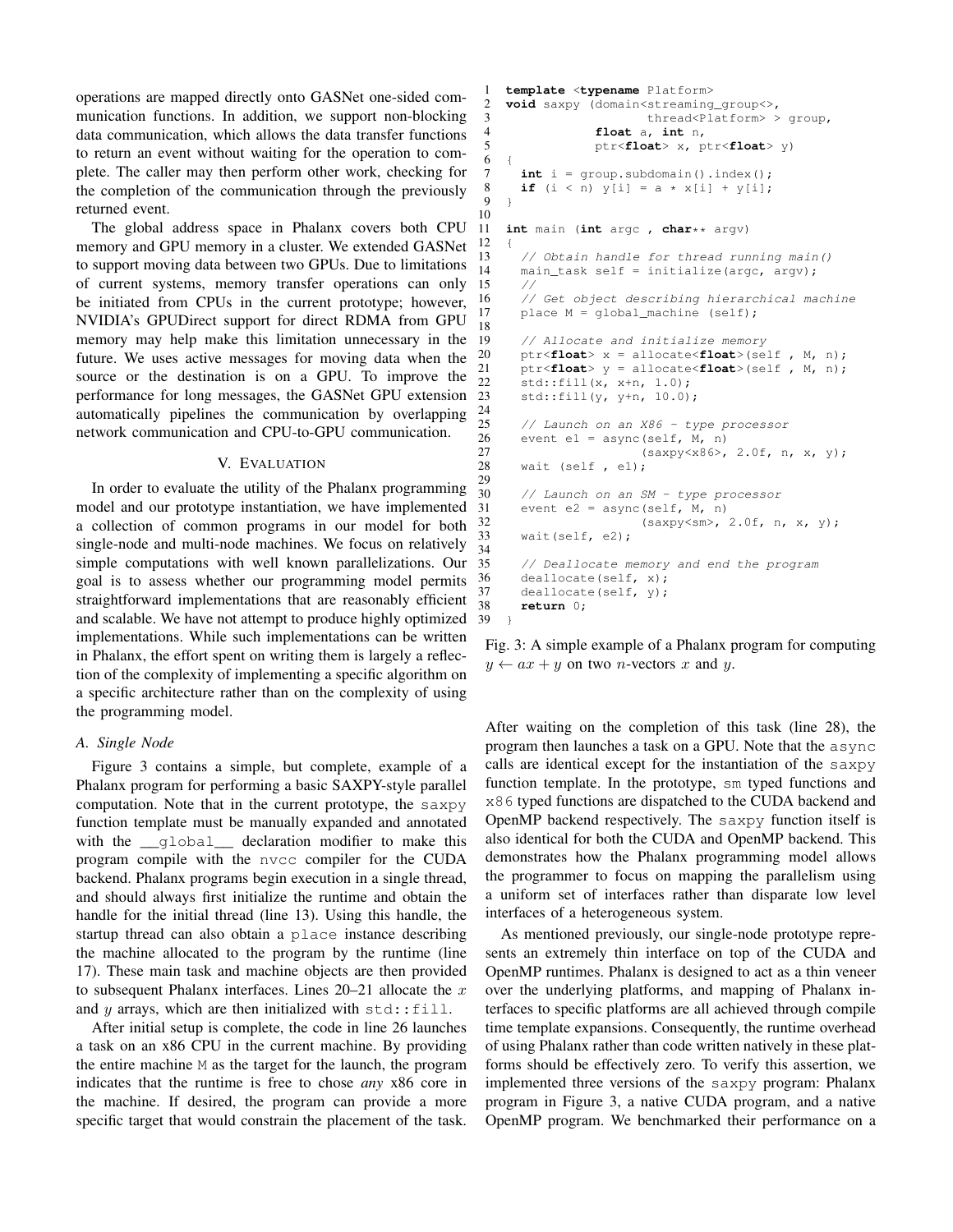16 million element problem using a machine comprised of an Intel Core i7 950 CPU and two NVIDIA Tesla C2050 GPUs. As expected, the two portions of the Phalanx program ran at the same rate as the native CUDA and OpenMP programs.

In addition to this simple SAXPY program, we have also implemented programs for sparse matrix-vector multiplication (SpMV) and breadth-first search (BFS) on graphs. These are more complex programs that solve irregular problems. Both programs target multiple GPUs using the CUDA backend of Phalanx. BFS, for instance, launches multiple tasks to perform different stages of breadth first search. However, no additional complexity was imposed by the Phalanx model, compared to writing these programs directly in CUDA. In fact, the hierarchical machine model and event model of Phalanx provides a simpler abstraction compared to CUDA's device and stream management. However, these abstractions incurred no runtime overhead, and the Phalanx and direct CUDA versions achieved identical performance for both.

#### *B. Distributed Memory*

To demonstrate the scalability of Phalanx, we implemented three important and commonly used benchmarks: (1) dense matrix-matrix multiplication, (2) sparse matrix-vector multiplication, and (3) 2-D FFT. We benchmark the performance of our Phalanx implementation on four representative distributed memory machines described in Table I. We have chosen these parallel algorithms because they are well known to be scalable, thus focusing on the design and implementation of the Phalanx programming system rather than the scalability of the algorithms themselves.

Dense matrix-matrix multiplication computes the product of two square  $n$ -by- $n$  matrices

$$
C[i,j] = \sum_{k} A[i,k] \cdot B[k,j].
$$

Our implementation uses the popular SUMMA algorithm [6]. The matrices are partitioned and stored in the global address space with a 2-D block-cyclic distribution. Each Phalanx place only stores a subset of matrix blocks but keeps a global matrix view through which the programmer can conveniently access any part of the physically distributed matrix. In addition, we use C++ operator overloading to make indexing a subblock in the global matrix as convenient as writing subscripts in mathematical equations. Local matrix computations are performed with vendor-optimized BLAS libraries [7], [8], [9], which can be easily accomplished since Phalanx is simply a C++ library. Communication is performed using bulk data transfers performed via phalanx::copy in sub-matrix block granularity.

Sparse matrix-vector multiplication (SpMV) computes  $y =$ Ax where A is a sparse matrix and  $x, y$  are dense vectors. It has low computational intensity and should be purely bandwidth bound. We store sparse matrices using the compressed sparse row (CSR) storage format. To distribute the SpMV computation, we simply partition the matrix by rows and



Fig. 4: Phalanx benchmark performance on the IBM Blue-Gene/P



Fig. 5: Phalanx benchmark performance on the Cray XE6

distribute them evenly across the nodes. To minimize internode communication, we replicate the vector  $x$  on every place over the global address space.

The 2-D Fast Fourier Transform (FFT) is another widely used numerical method for many applications. We use the classical row-column multi-dimensional FFT algorithm, which performs 1-D FFT along each of the dimensions in succession. Because the array is partitioned and distributed on different processors, we must transpose the array globally after each local FFT phase to make the data for the next FFT phase local and contiguous. Array transpose operations require allto-all communication patterns that are implemented by nonblocking data transfer functions. Local FFTs are performed by the FFTW library [10] for CPU and by the CUDA FFT library for GPU.

Figures 4, 5, 6 and 7 summarize the weak-scaling performance of our benchmarks on the representative distributedmemory machines, where we increase data size in proportion to the core count. The graphs show speed-up over sequential performance. Table II shows the corresponding absolute performance in GFLOPS for the smallest and largest machine configurations for each platform.

Matrix multiplication performance scales well on all machines. It also demonstrates the best scaling across all benchmarks, since it is an inherently very scalable operation, per-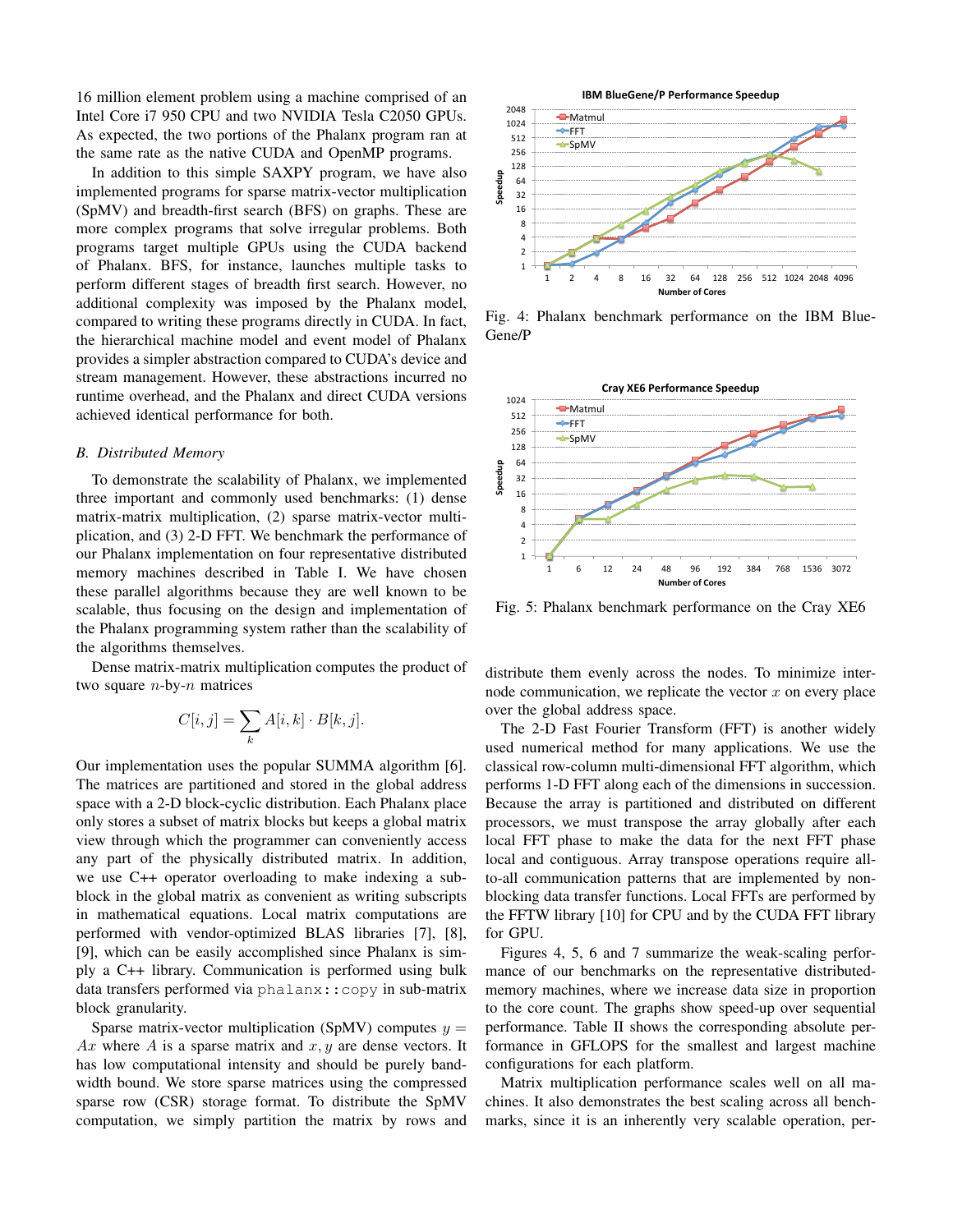| System                                    | Intel Infiniband Cluster | Cray XE6                     | <b>IBM Blue Gene/P</b>   | Cray XK6             |
|-------------------------------------------|--------------------------|------------------------------|--------------------------|----------------------|
| Processor                                 | Intel Xeon X5530         | AMD Opteron 6172             | IBM PowerPC 450          | NVIDIA Tesla X2090   |
| Clock rate                                | 2.4 GHz                  | $2.1$ GHz                    | $0.85$ GHz               | $0.65$ GHz           |
| Execution units per NUMA domain           | 4 cores                  | 6 cores                      | 4 cores                  | 16 multiprocessors   |
| NUMA domains per node                     | $2(2 \text{ sockets})$   | $4(2 \text{ sockets})$       | $1(1)$ socket)           | $1(1)$ socket)       |
| Execution units per node                  | 8 cores                  | 24 cores                     | 4 cores                  | 16 multiprocessors   |
| Peak double precision throughput per node | 84.8 GFLOPS              | 201.6 GFLOPS                 | 13.6 GFLOPS              | 665 GFLOPS           |
| Memory per node                           | 24 GB DDR3-1066          | 32 GB DDR3-1066              | 2 GB DDR2                | 6 GB GDDR5           |
| Peak memory bandwidth per node            | $25.6$ GB/s              | $25.6$ GB/s                  | $13.6$ GB/s              | $177$ GB/s           |
| Compiler                                  | Intel $C/C++11.1$        | <b>PGI 11.3</b>              | IBM XLC for BlueGene     | $CUDA$ 4.1           |
| Math library                              | Intel MKL 10.2           | Cray Scientific Library 10.5 | <b>IBM ESSL</b>          | <b>CUDA BLAS/FFT</b> |
| Interconnect type                         | Infiniband 4X ODR        | Gemini 3-D Torus             | 3-D Torus and Collective | Gemini 3-D Torus     |
| Peak interconnect bandwidth per direction | $32 \text{ Gb/s}$        | $66.4$ Gb/s                  | $3.4 \text{ Gb/s}$       | $66.4$ Gb/s          |

TABLE I: The distributed-memory machines used in our experiments. Our experiments on the Cray XK6 perform their computations on the GPU, and use the CPU—a 16-core AMD Opteron 6274—for runtime services such as data communication.



Fig. 6: Phalanx benchmark performance on the Intel Xeon (Nehalem) cluster with Infiniband



Fig. 7: Phalanx benchmark performance on the Cray XK6

forming  $O(n^3)$  operations with only  $O(n^2)$  data accesses. This experiment shows that our prototype Phalanx implementation has relatively low runtime overheads, thus enabling intrinsically parallel algorithms to scale well.

For FFT, each Phalanx place is mapped to a CPU core and communicates to each other through the phalanx::copy

|                           | Performance in GFLOPS |                  |                |  |
|---------------------------|-----------------------|------------------|----------------|--|
| System                    | MatMult               | 2-D FFT          | <b>SpMV</b>    |  |
| <b>IBM BlueGene/P</b>     | $2.45 - 3030.61$      | $0.168 - 155.82$ | $0.05 - 5.52$  |  |
| Cray XE6                  | $6.48 - 4228.65$      | $0.37 - 187.22$  | $0.29 - 6.35$  |  |
| <b>Infiniband Cluster</b> | $9.39 - 3008.13$      | $0.51 - 139.0$   | $0.22 - 14.10$ |  |
| Cray XK6                  | $170.47 - 9140.50$    | $0.31 - 32.37$   | $0.25 - 4.86$  |  |

TABLE II: Benchmark performance across platforms tabulated as a range from smallest to largest machine configurations.

function. The underlying runtime automatically uses shared memory for communication when two places are on the same physical node. The all-to-all communication in FFT is bound by network bisection bandwidth. Nevertheless, FFT performance also scales reasonably well on all machines, showing that the communication primitives in Phalanx are performing well.

SpMV scales well for small core counts, but scales less well at larger core counts. This is because our current implementation copies the vector data from the master thread to other threads sequentially. This sequential data distribution quickly becomes the scaling bottleneck due to the low computational intensity of SpMV. This limitation can be solved by incorporating broader support for efficient collective communication primitives, such as broadcast and reduction, into a future implementation of Phalanx.

# VI. RELATED WORK

The primary goal of Phalanx is to provide a single-source model for programming heterogeneous machines where all portions of the program are written using the same common notation. A number of other systems have adopted similar goals and can be broadly grouped into three categories. First are the directive-based systems [11], [12], [13], [14] which augment an existing base language (usually C or Fortran) with extra-linguistic directives to be interpreted by a custom parallelizing compiler. The second category, exemplified by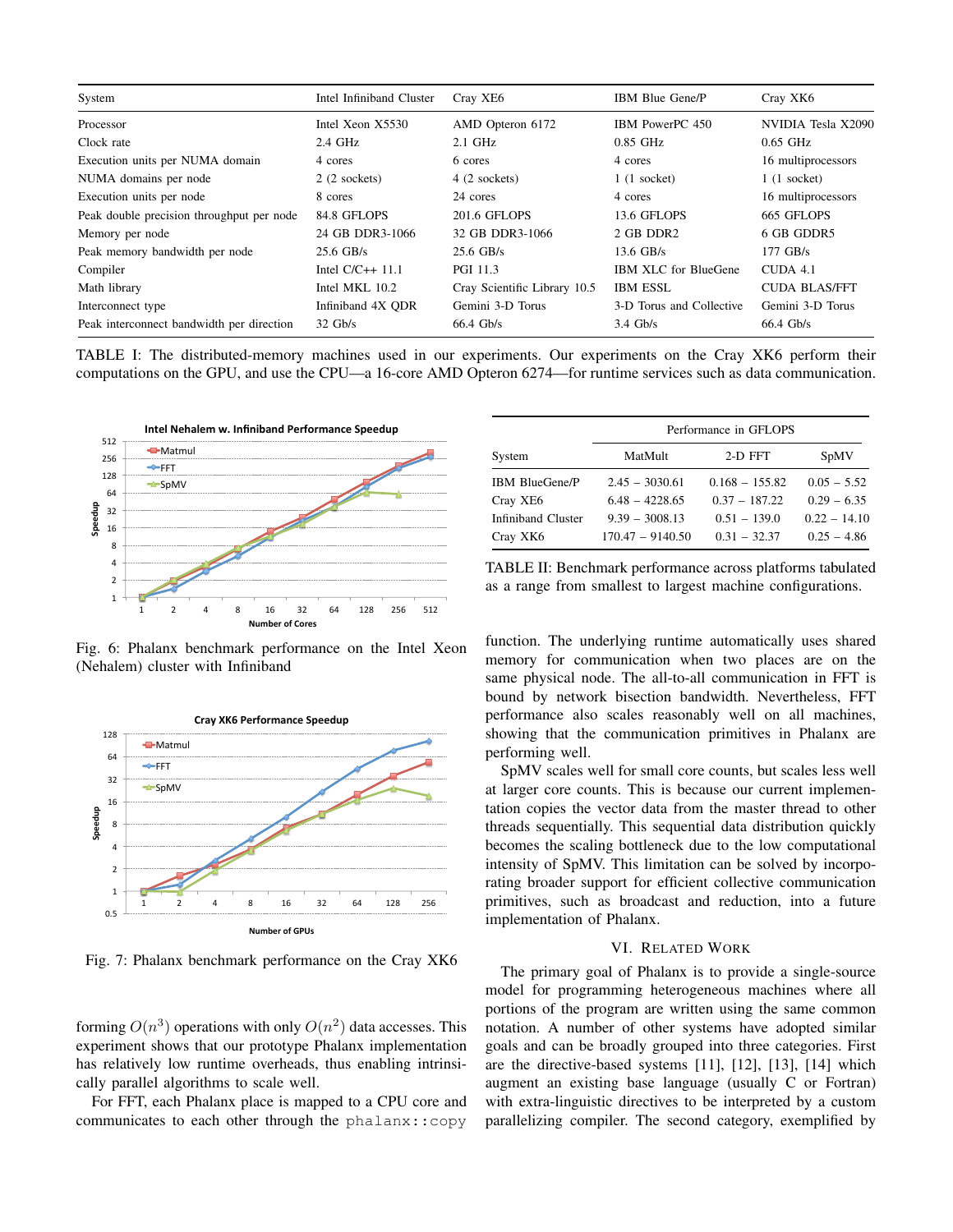Thrust [3], provides library interfaces that abstract the details of the underlying machine. The systems in both of these two categories emphasize performance portability, a goal which they achieve by providing a restricted interface to the programmer that hides machine-specific details. Phalanx falls into a third category which aims to provide low-level constructs that have a uniform interpretation on different machines while not hiding machine-specific details.

Phalanx employs a memory model closely related to the PGAS (Partitioned Global Address Space) model used by languages such as UPC [15], Titanium [16], Chapel [17], X10 [18]. The Phalanx memory model generalizes the PGAS approach as found in these languages by providing a hierarchical rather than flat model of places and by adopting a model of memory spaces that extends beyond the usual global/local dichotomy. The hierarchical place trees developed in Habanero-Java [19], [20] are the most closely related memory model to our own. HPTs include limited support for GPUs but focus instead on higher level constructs such as array distributions and automatic data movement. Sequoia [21], [22] also provides a strong hierarchical model of memory, but imposes a relatively restrictive execution model in order to enable compile-time scheduling of task placement and data movement.

Many programming systems provide related constructs for creating new asynchronous tasks variously named spawn [23], [24], begin [17], and async [18], [19]. Runtime models such as ParalleX [25] reflect the kind of asynchronous task model that Phalanx expects to be provided by a runtime system. Phalanx departs from this existing practice in emphasizing the bulk nature of task creation. Rather than constructs oriented towards creating a single thread at a time, it provides constructs oriented towards launching large, hierchically structured collections of threads.

Mechanisms for managing heterogeneity in the language are relatively less common. Phalanx embeds information about the intended processor platform in the type of its function (e.g., via thread<sm> or thread<x86>). Thrust [3] uses a broadly similar approach, using special "tag" parameters to denote target platforms in the parameter list of its internal interfaces. CUDA [9] decorates functions with host, \_\_global\_\_, and \_\_device\_\_ modifiers. These serve a similar purpose, but do not become part of the type signature of the function. OpenCL needs no such mechanism because it strictly separates the host and kernel languages and hence the host and kernel programs.

# VII. CONCLUSION

We have presented the design of the Phalanx programming model, and briefly described the techniques we have used in building a prototype implementation. Phalanx provides a task model built around hierarchically structured collections of threads and hierarchical representations of the machine. Its hierarchical organization of threads provides a natural scoping mechanism for shared resources, such as memory and barriers, and its hierarchical machine model allows programmers to control the placement of tasks and data at a granularity of their choosing. Phalanx also introduces a scheme for managing processor heterogeneity by statically embedding information about the target platform in the type signature of the program's functions.

Phalanx is designed so that it can be embedded in C++. The only compiler support it requires is provided by NVIDIA's widely available CUDA compiler. It requires only a very thin interface on top of standard runtime components, which in the case of our prototype are CUDA, OpenMP, and GASNet. Consequently, the runtime overhead of using Phalanx is negligible compared to programs using the underlying runtimes directly, and Phalanx programs can freely interoperate with such code as desired. Finally, we have shown that this model can be used to program both single-processor, shared memory and multi-node, distributed memory machines.

While the current incarnation of Phalanx is already a useful programming system, there are a number of directions in which future work could improve both the programming model and its implementation. Our prototype design is fundamentally limited by the limitations of the runtimes on which it is built. As observed in Section IV-B, our use of OpenMP results in unnecessarily synchronous execution of asynchronous tasks. Exploring alternatives runtimes, such as TBB, more closely aligned with the Phalanx constructs might offer worthwhile performance improvements. Our distributed memory experiments indicate that a lack of collectives for broadcast limit the scaling of the SpMV code. Incorporating suitable collective operations will be an important extension of the programming model. We have also, by design, limited the opportunities for inter-task communication. This provides the underlying system with greater flexibility in scheduling tasks, but a more flexible mechanism for inter-task communication might prove valuable.

# ACKNOWLEDGMENT

This research was funded in part by the DARPA UHPC program under contract HR0011-10-9-0008. This research used resources of the Argonne Leadership Computing Facility at Argonne National Laboratory, the Oak Ridge Leadership Computing Facility at the Oak Ridge National Laboratory, and the National Energy Research Scientific Computing Facility (NERSC) at Lawrence Berkeley National Laboratory, which are supported by the Office of Science of the U.S. Department of Energy under contracts DE-AC02-06CH11357, DE-AC05- 00OR22725, and DE-AC02-05CH11231, respectively.

#### **REFERENCES**

- [1] M. Garland and D. B. Kirk, "Understanding throughput-oriented architectures," *Commun. ACM*, vol. 53, pp. 58–66, Nov. 2010.
- [2] S. W. Keckler, W. J. Dally, B. Khailany, M. Garland, and D. Glasco, "GPUs and the future of parallel computing," *IEEE Micro*, vol. 31, pp. 7–17, Sep. 2011.
- [3] N. Bell and J. Hoberock, "Thrust: A Productivity-Oriented Library for CUDA," in *GPU Computing Gems, Jade Edition*, W.-M. W. Hwu, Ed. Morgan-Kaufmann, 2011.
- [4] D. Bonachea, "GASNet specification," University of California, Berkeley, Tech. Rep. CSD-02-1207, October 2002.